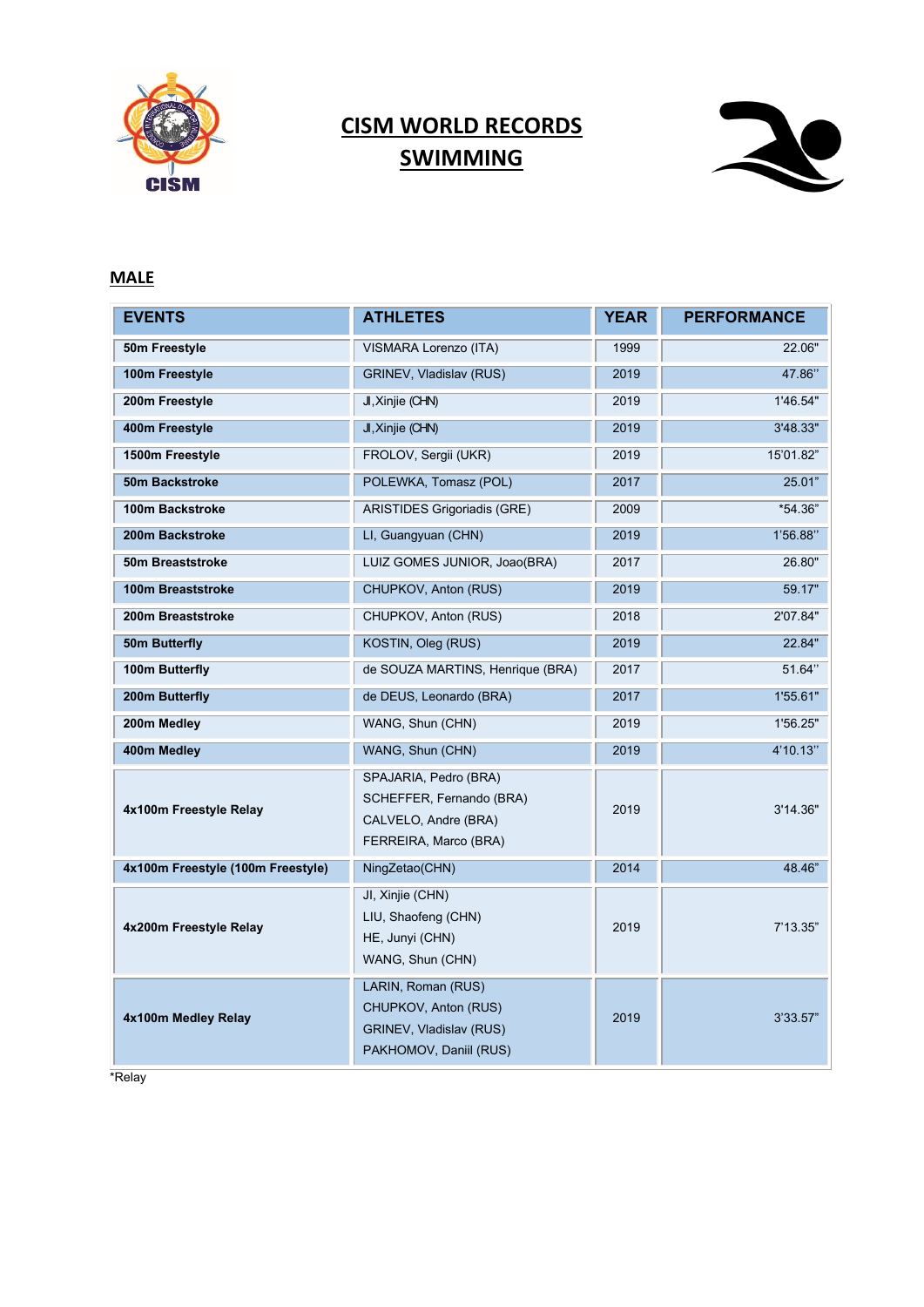#### **FEMALE**

| <b>EVENTS</b>          | <b>ATHLETES</b>                                                                                                           | YEAR | <b>PERFORMANCE</b> |
|------------------------|---------------------------------------------------------------------------------------------------------------------------|------|--------------------|
| 50m Freestyle          | ZHU, Menghui (CHN)                                                                                                        | 2019 | 25.01"             |
| 100m Freestyle         | YANG, Junxuan (CHN)                                                                                                       | 2019 | 53.93"             |
| 200m Freestyle         | YANG, Junxuan (CHN)                                                                                                       | 2019 | 1'56.21"           |
| 400m Freestyle         | WANG, Jianjiahe (CHN)                                                                                                     | 2019 | 4'04.42"           |
| 800m Freestyle         | WANG, Jianjiahe (CHN)                                                                                                     | 2019 | 8'24.82"           |
| 50m Backstroke         | CHEN, Jie (CHN)                                                                                                           | 2019 | 27.81"             |
| 100m Backstroke        | CHEN, Jie (CHN)                                                                                                           | 2019 | 1'00.14"           |
| 200m Backstroke        | <b>USTINOVA DARIA (RUS)</b>                                                                                               | 2018 | 2'09.03"           |
| 50m Breaststroke       | ALVES CONCEICAO, Jhennifer (BRA)                                                                                          | 2017 | 30.58"             |
| 100m Breaststroke      | YU, Jingyao (CHN)                                                                                                         | 2019 | 1'07.17"           |
| 200m Breaststroke      | YU, Jingyao (CHN)                                                                                                         | 2019 | 2'23.36"           |
| 50m Butterfly          | HENIQUE, Melanie (FRA)                                                                                                    | 2019 | 25.96"             |
| 100m Butterfly         | CHIMROVA, Svetlana (RUS)                                                                                                  | 2018 | 57.74"             |
| 200m Butterfly         | CHIMROVA, Svetlana (RUS)                                                                                                  | 2018 | 2'07.79"           |
| 200m Medley            | LESAFFRE, Fantine (FRA)                                                                                                   | 2019 | 2'12.78"           |
| 4x100m Freestyle Relay | WANG, Jianjiahe (CHN)<br>YANG, Junxuan (CHN)<br>ZHANG, Yufei (CHN)<br>ZHU, Menghui (CHN)                                  | 2019 | 3'39.57"           |
| 4x100m Medley Relay    | YANG, Junxuan (CHN)<br>ZHANG, Yufei (CHN)<br>CHEM, Jie (CHN)<br>YU, Jingyao (CHN)                                         | 2019 | 4'00.16"           |
| 4x50m Medley           | <b>BESPALOVA Irina (RUS)</b><br><b>BOGOMAZOWA Elena (RUS)</b><br>SOUTIAGINA Natalia (RUS)<br><b>IOUDINA Lioubov (RUS)</b> | 2002 | 1'55"54            |

### **MIXED RELAYS**

| <b>EVENTS</b>            | <b>ATHLETES</b>                                                                      | <b>YEAR</b> | <b>PERFORMANCE</b> |
|--------------------------|--------------------------------------------------------------------------------------|-------------|--------------------|
| 4 x 100m Freestyle Relay | JI, Xinjie (CHN)<br>HE, Junyi (CHN)<br>YANG, Junxuan (CHN)<br>ZHU, Menghui (CHN)     | 2019        | 3'26.04"           |
| 4 x 100m Medley Relay    | YAN, Zibei (CHN)<br>LI, Guangyuan (CHN)<br>YANG, Junxuan (CHN)<br>ZHANG, Yufei (CHN) | 2019        | 3'43.64"           |